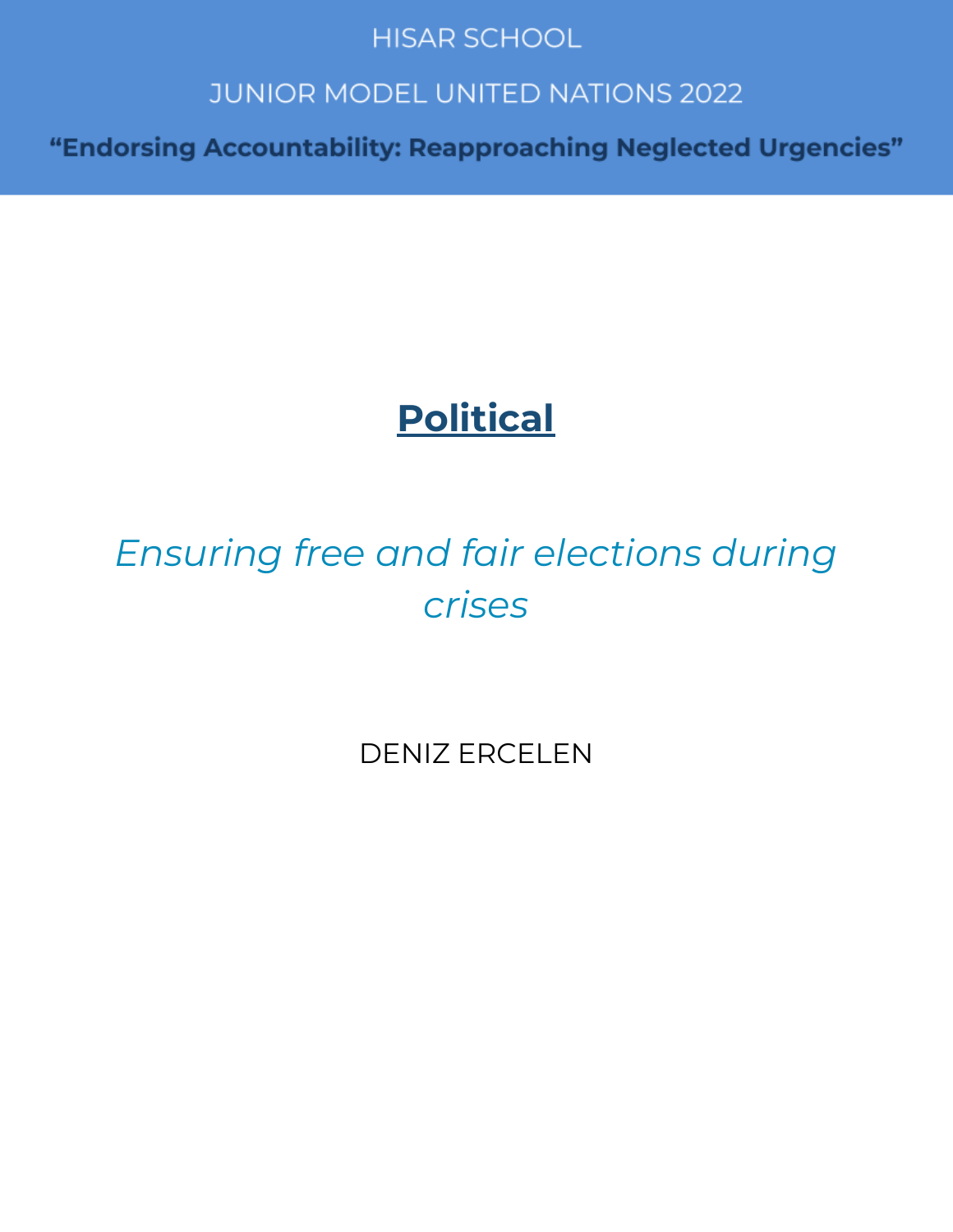**Forum:** Political (GA-5)

**Issue:** Ensuring free and fair elections during crises

**Student Officer:** Deniz Ercelen - Deputy Chair

### **Introduction**

Elections as well as other democratic structures are critical to a country's governance quality, and they can either advance or hinder a country's long-term democratic growth, regional, and global foreign policy interests. The most basic principle that defines trustworthy elections is that they should always reflect the people's free expression of will. Elections must be open, inclusive, and ethical in order to accomplish this, as well as the candidates having equal opportunity to participate in the elections. Numerous election procedure requirements, as well as a variety of essential rights and freedoms established from public international law, support such conceptual frameworks. Rather than being a series of separate occurrences, the electoral cycle concept views elections as a continual, interconnected process composed of pieces that connect with and impact one another.

A global or regional crisis tests a states' infrastructure, including voting institutions and elections. Governments around the world have faced significant obstacles in sustaining the proper flow of democratic systems, especially free and fair elections, as a consequence of crisis situations such as the current Covid-19 pandemic, along with natural disasters or security issues. No free elections would mean a decrease in productivity and growth rates in a country which could result in a multitude of issues, ranging from national health emergencies to economic crashes.

## **Definition of Key Terms**

**Election:** A formal and regulated process of electing someone to a political office or another post through a vote.

**Electoral System:** An electoral system, often known as a voting system, is a set of laws that govern how elections and referendums are held and decided.

**Global Crises:** Events such as war, economic recession, pandemics, and major natural disasters that have economic, social, cultural, political, and other types of impact on all countries.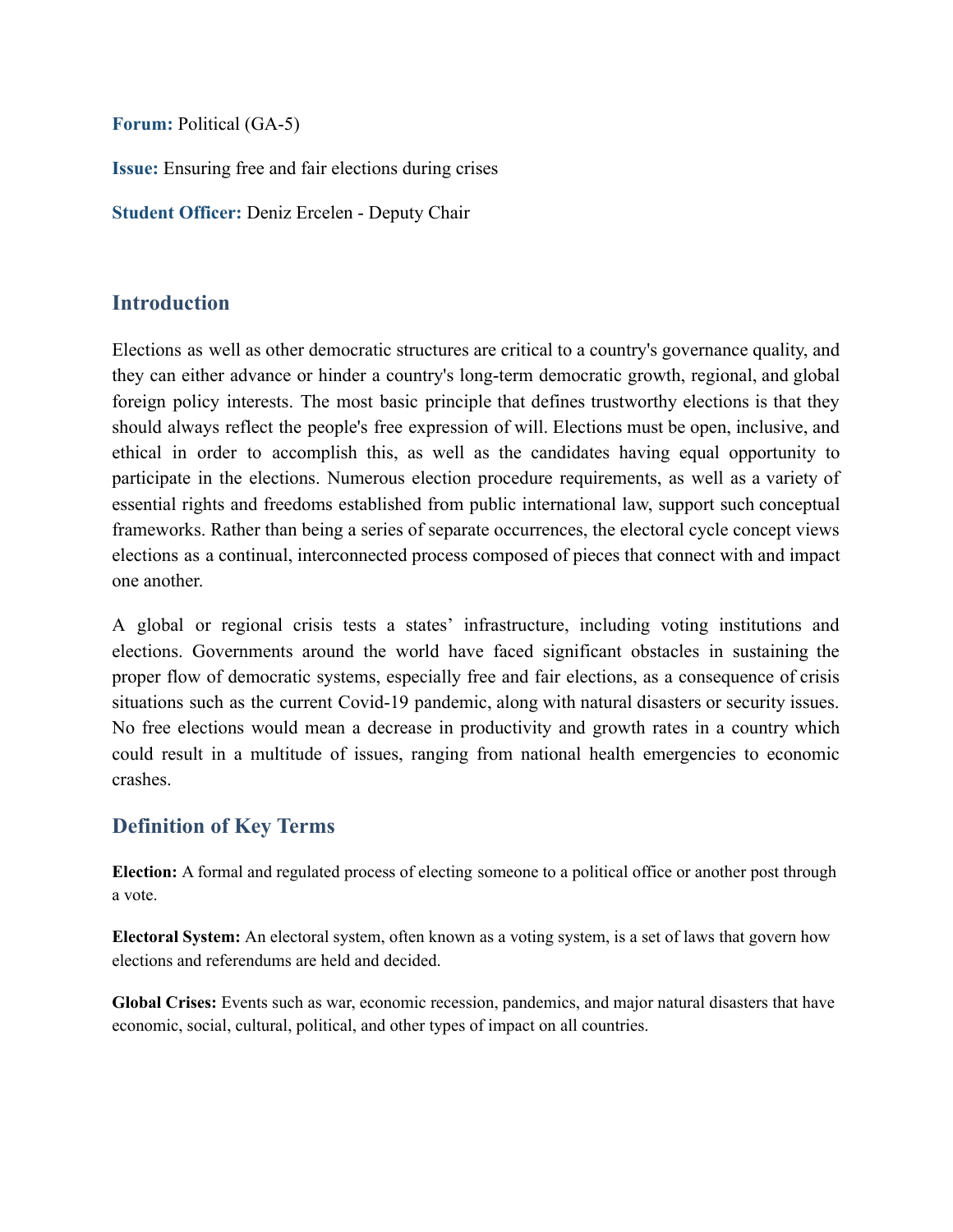**Democratic Backsliding:** Democratic backsliding, democratic decay, and de-democratization is the reversal of democratization. If left unchecked, democratic backsliding leads to the state losing its democratic characteristics and transforming into an autocratic or authoritarian regime.

**Democratic Erosion:** Democratic erosion refers to the gradual disintegration of democratic institutions, practices, and principles.

**Non-Governmental Organizations (NGO's):** A non-governmental organization (NGO) is a non-profit organization that operates outside the government. NGOs, sometimes known as civil societies, are non-governmental organizations (NGOs) that are organized on a local, national, and international level to serve a social or political aim such as humanitarian issues or the environment.

**Universal Declaration of Human Rights (UDHR):** The Universal Declaration of Human Rights (UDHR) is an international statement enshrining the rights and freedoms of all people adopted by the United Nations General Assembly. It was adopted as Resolution 217 by the United Nations General Assembly during its third session on December 10, 1948, in the Palais de Chaillot in Paris, France.

## **General Overview**

In theory, the transparency, and fairness of elections should not be disrupted given any circumstance or crises, always having infrastructure that prevents inequality and malpractice. However, it has been proven throughout history, especially in just the last two years, that countries face complications regarding free and fair elections during crises. Unfortunately in most cases, electoral candidates try to manipulate the result of an election, by using the condition their country is in after a crisis, in their favor. Most times, the consequence of this is civil unrest and governmental problems. An unfair election could end in the country developing issues in their main infrastructure.

The 21st century was celebrated as the age of democracy. Many formerly autocratic and hybrid regimes, became democracies. The people's will as the primary legal structure of governance began to be a strongly shared and fast-expanding ideology. Unfortunately, the Covid-19 outbreak has worsened a global pattern of rising authoritarianism, with many countries reverting back on the democratic scale.

The Global State of Democracy 2021 report finds that, now, several states, including developed democracies, are experiencing democratic erosion. The number of nations experiencing democratic backsliding has never been higher than in the last 10 years, and it includes major economic and geopolitical leaders such as Brazil, India, and the United States.

As it is seen, the Covid-19 pandemic has left countries vulnerable to unfair elections. According to the National Democratic Institute (NDI) and the International Foundation for Electoral Systems (IFES), more than 60 elections, including United Nations-related ones, took place in the year 2020 alone. This raises concern about the fairness of all of these elections.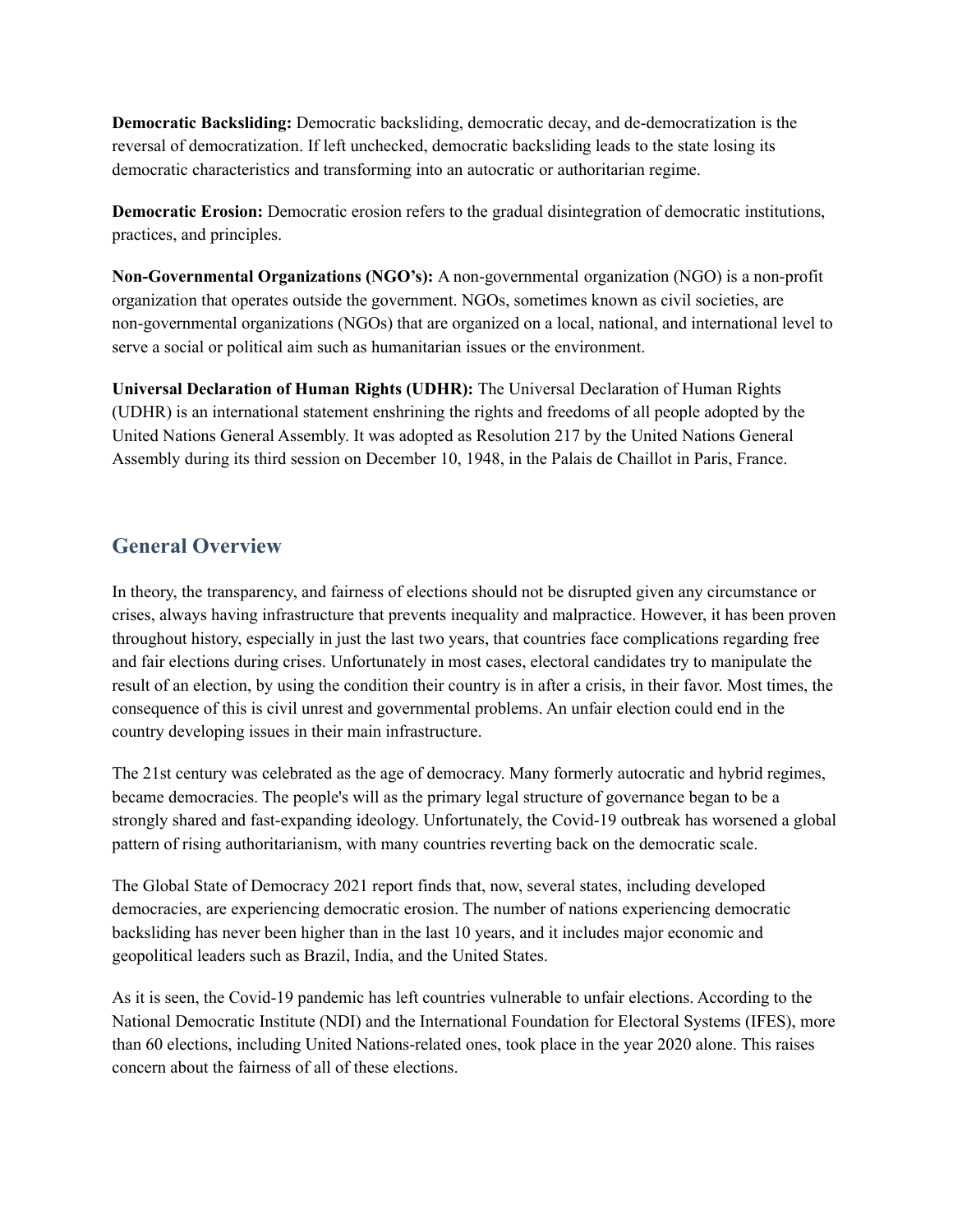The Covid-19 pandemic has created gaps in democratic action, because of the virus's significant economic and organizational interruption, including its "quarantine" restrictions. National governments around the world found themselves with little or no option except to delay, cancel, or prolong plenty of democratic elections at any level. The 2020 Freedom House report also showed a number of responses associated with governments improper handling of the pandemic in the better interests of their citizens. Checks on corruption and abuse of power, the safety of vulnerable communities, transparency, independent expression and speech, and fair elections have all been damaged. As a consequence of Covid-19, they have been undermined around the world, which will have a long-term impact on developed democratic systems. A component of this long-term effect is the rising frequency of democratic backsliding; while appropriate solutions to a global pandemic are required, excessive measures enforced unfairly have generated fears that democracy is weakening internationally, particularly in countries where it is already vulnerable.

#### **Major Parties Involved and Their Views**

#### **United States of America**

The 2020 presidential election in the United States was the 59th quadrennial presidential election, held on November 3, 2020. The election was held in the midst of the global Covid-19 pandemic and Covid-19 recession. The continued Covid-19 outbreak, civil unrest in response to the police murder of George Floyd and others, the U.S. Supreme Court following the death of Ruth Bader Ginsburg, and the confirmation of Amy Coney Barrett, and the future of the Affordable Care Act were all major topics in the election. Due to the ongoing pandemic, a record number of early and mail-in ballots were cast. A large number of mail-in ballots resulted in some swing states experiencing delays in vote counting and reporting, prompting major news organizations to postpone their projections of Biden and Harris as president-elect and vice president-elect until November 7, three and a half days after the election. The United States Capitol assault of 2021 was a crowd of supporters of Republican President Donald J. Trump attacking the United States Capitol on January 6, 2021. The attack occurred during a joint session of Congress that was summoned to certify the results of the 2020 presidential election, which Trump had lost to Democratic candidate Joe Biden. The incident was commonly viewed as an insurgency or attempted coup d'état because its goal was to prevent a lawful president-elect from taking office. The Democratic-led House of Representatives impeached Trump for "incitement of insurrection" after he gave a speech before the attack in which he encouraged a large crowd of his supporters near the White House to march to the Capitol and violently resist Congress's certification of Biden's victory, which many in the crowd did (he was subsequently acquitted by the Senate). This election showed how the United States of America was able to handle governmental events in a time of global crisis.

#### **China**

In China, which is an authoritarian state, COVID-19 gave grounds to accelerate current projects to track, monitor, and control citizen behavior using new mobile-phone applications and other technology. For national executive leaders in Chinese provinces, there are no direct or competitive elections. Only the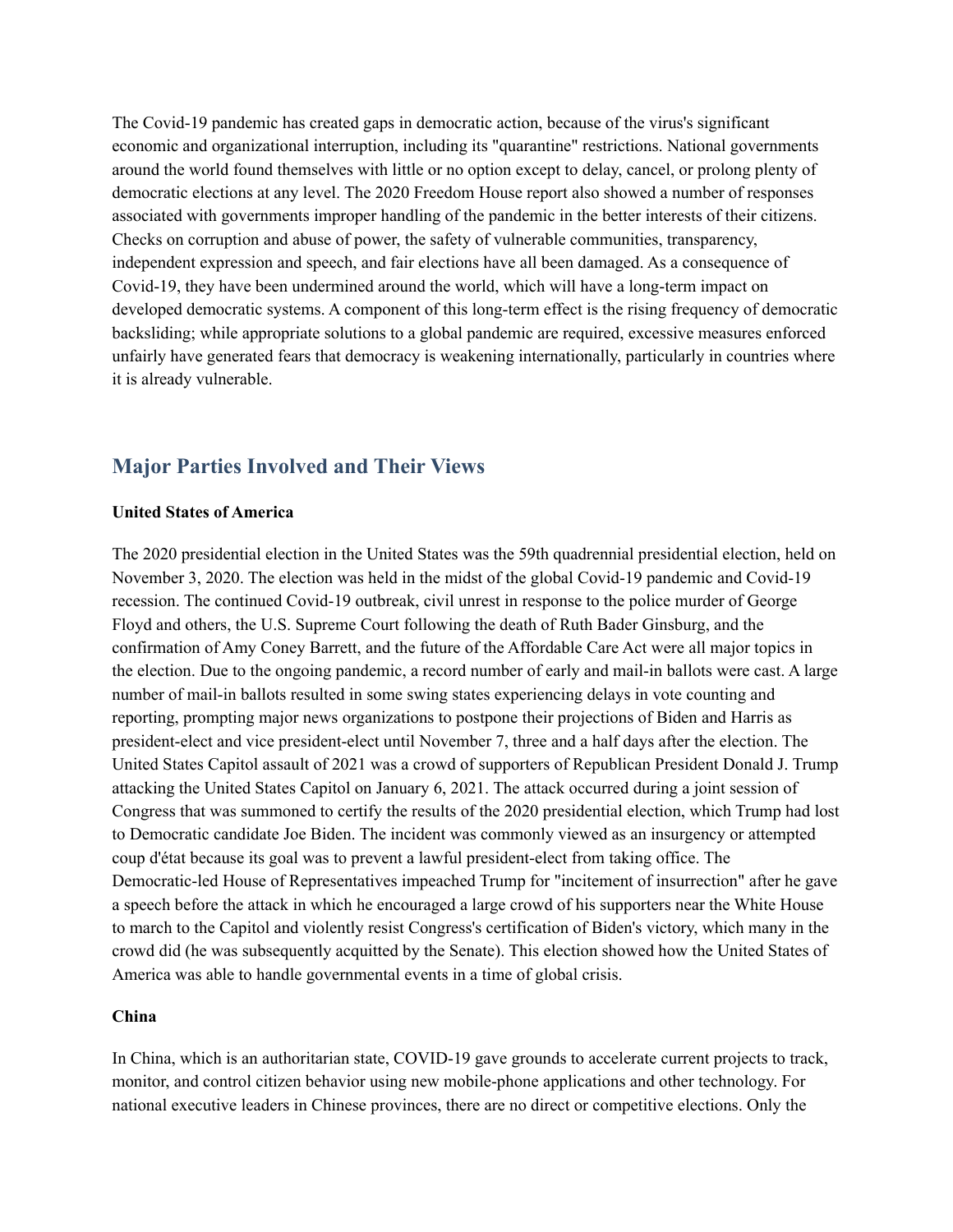lowest levels of government have direct elections. Independent candidates who collect ten signatures are authorized by law to seek seats in county-level people's congresses, and village committee elections are designed to give locals the opportunity to choose their representatives. In practice, however, intimidation, harassment, fraud, and, in some circumstances, incarceration are frequently used to keep independent candidates for these positions off the ballot or out of office. Only a limited number of independent candidates have been elected to office, while others attempt it each election cycle. There is no impartial body in charge of elections. The standing committees of people's congresses conduct indirect elections at various levels, whereas village-level elections are administered by a village electoral committee that reports to the local party committee.

#### **Russia**

In Russia, the electoral system was already being used in the interest of high-ranking officials, and specifically President Putin, but with the pandemic, they now had an excuse behind their actions to exploit the system. President Vladimir V. Putin of Russia announced the postponement of a referendum on whether he can govern until 2036 in Moscow, calling for "discipline and responsibility" in the face of the coronavirus. The Russian Central Election Commission decided on 3 April 2020 to postpone all elections originally scheduled for the period 5 April–23 June, affecting around 94 municipal and regional elections.

**National Democratic Institute (NDI):** The National Democratic Institute (NDI), sometimes known as the National Democratic Institute for International Affairs, is a non-profit American organization that works with developing-country partners to improve the functioning of democratic institutions.

**International Foundation for Electoral Systems (IFES):** The International Foundation for Electoral Systems (IFES) is a non-profit organization based in the United Kingdom that was created in 1987. This group aids the development of new and emerging democracies by providing election assistance and support.

| 1965 | Sought to eliminate legal obstacles at the state and municipal levels that<br>hindered African Americans from voting as established by the United States<br>Constitution's Fifteenth Amendment (1870).    |
|------|-----------------------------------------------------------------------------------------------------------------------------------------------------------------------------------------------------------|
| 1983 | The National Endowment for Democracy (NED) was created.                                                                                                                                                   |
| 1989 | IFES began its first project, which focused on the Paraguayan general<br>elections of that year.                                                                                                          |
| 1991 | With the approval of the General Assembly, the Secretary-General appointed<br>the Under-Secretary-General for Political and Peacebuilding Affairs as the<br>focal point for electoral assistance matters. |

## **Timeline of Events**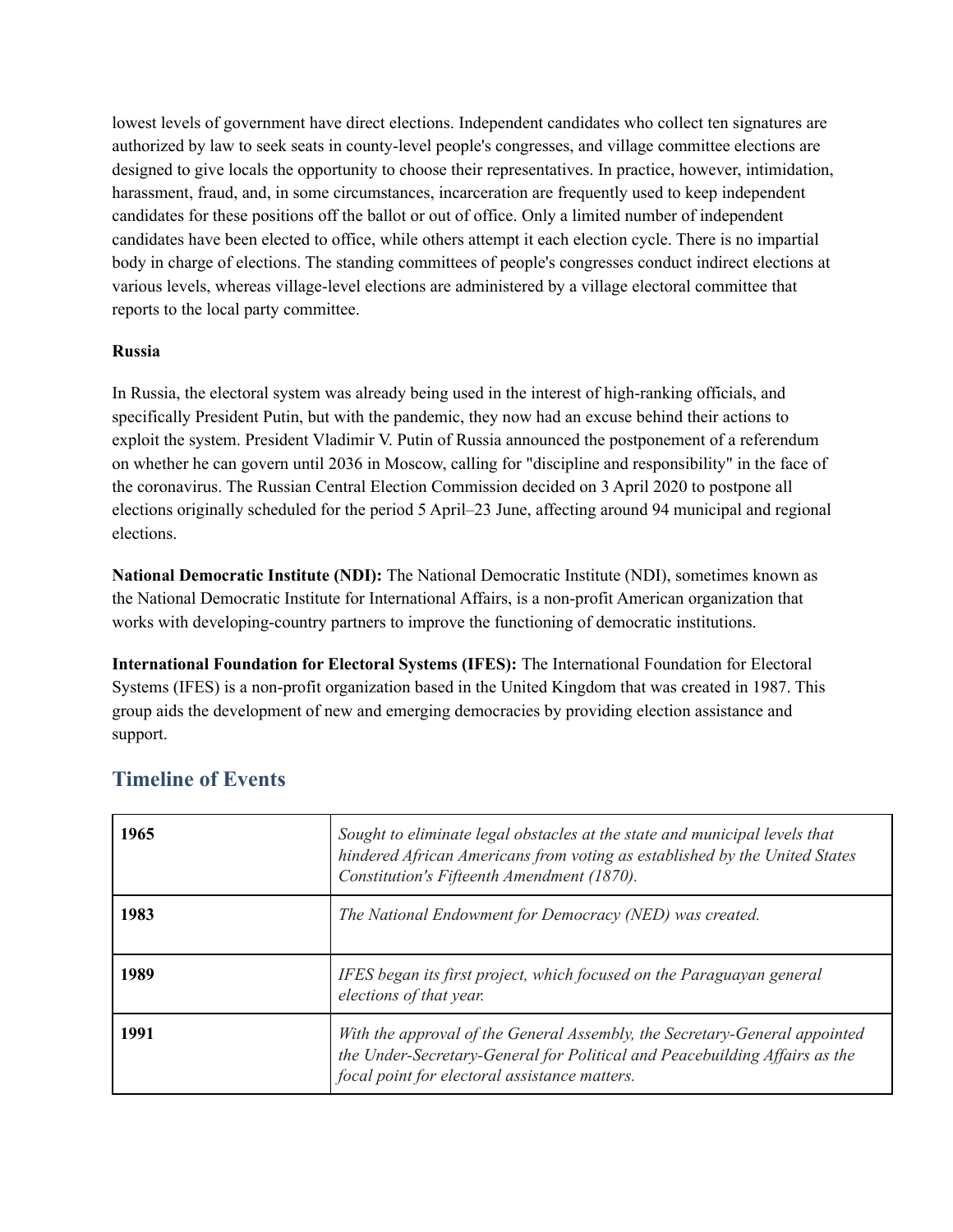| 2003 | IFES acquired The Center for Democracy, an organization founded in 1985 by<br>Allen Weinstein.                                                               |
|------|--------------------------------------------------------------------------------------------------------------------------------------------------------------|
| 2020 | The World Health Organization (WHO) declared COVID-19 a global<br>pandemic, its first such designation since declaring H1N1 influenza a<br>pandemic in 2009. |

## **Treaties and Events**

#### *Article 21 of the Universal Declaration of Human Rights (1948)*

This article of the UDHR states that "the will of the people shall be the basis of the authority of government; this will be expressed in periodic and genuine elections which shall be by universal and equal suffrage and shall be held by secret vote or by equivalent free voting procedures". This illustrates some of democracy's essential principles: The people's will should be the foundation of political authority, and everyone should be able to participate in government.

*Strengthening the role of the United Nations in enhancing the ef ectiveness of the principle of periodic and genuine elections and the promotion of democratization (A/68/301), 2013*

The article evaluates trends and critical factors in the United Nations system's electoral assistance to the Member States during two years before 2013. The amount of Member States getting electoral support climbed marginally to 59 during the time mentioned.

## **Evaluation of Previous Attempts to Resolve the Issue**

In many regions of Africa and abroad, each voter's finger is inked with indelible ink to prevent them from voting twice. However, even if this method prevents some malpractice during the initial voting process, it cannot guarantee transparency when the votes are being counted.

Recommendations for Elected Prosecutors' Engagement in Protecting the Right to Vote, Fair and Just Prosecution (2020), is a guide for elected prosecutors created by the United States of America that contains recommendations on specific steps elected prosecutors can take to protect voting rights and prevent election interference, ensure that the public is adequately informed about voting procedures and key information, and proactively dispel any misinformation or myths. However, this guide cannot be useful for many other countries other than the United States of America. In addition, it cannot dispel the bad intentions of officials who hope to manipulate the results of elections in their favor.

## **Possible Solutions**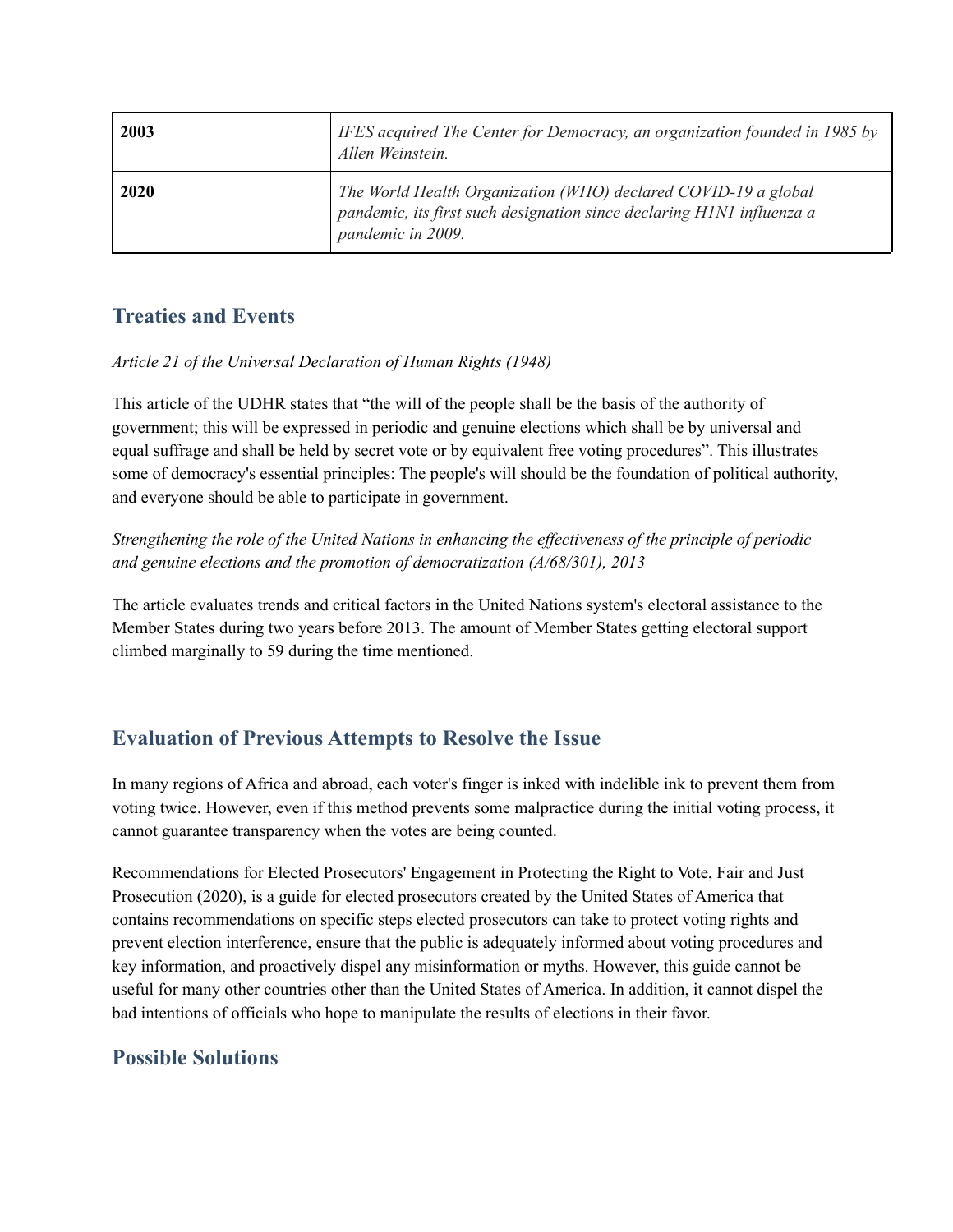In order for in-person polls to be reliable and fair, the following factors must be attained. Delegates can think of ways to ensure these factors. Voters must be able to cast their ballots without fear of violence or feeling obligated to support a specific candidate or political party. There must be safeguards in place to prevent ballot boxes from being stuffed with votes that were not properly cast. Before being utilized, and when the voting session has ended, ballot boxes must be sealed. If ballot boxes are carried from polling stations to a central location where votes are counted, there must be an assurance that the same boxes that left the polling station will arrive at the vote-counting location.

Many governments use global crises as an excuse to postpone elections so that they may stay in power for a little longer. To ensure that this does not happen, delegates may consider creating organizations within the United Nations that oversee and assure that elections take place even during a crisis, or supporting organizations that already work in this area.

As citizens in many leading countries are unaware of what happens in less economically developed countries (LEDCs), ways to raise awareness is an important factor that delegates should consider. When the public and media are aware of unfair elections they will take further action to help those in countries where there are no free and fair elections.

### **Bibliography**

UN, *Strengthening the Role of the United Nations in Enhancing the Ef ectiveness of the Principle of Periodic and Genuine Elections and the Promotion of Democratization: Report of the Secretary-General*, 2013.

Wally, Manuel. "International Obligations for Elections - Idea." *International Obligations for Elections*, https://www.idea.int/sites/default/files/publications/international-obligations-for-elections.pdf.

"Elections | Department of Political and Peacebuilding Affairs." *United Nations*, United Nations, https://dppa.un.org/en/elections.

"Supporting Free and Fair Elections: Democracy, Human Rights and Governance." *U.S. Agency for International Development*, 4 Oct. 2021, https://www.usaid.gov/democracy/supporting-free-and-fair-elections.

"Global Report: IDEA Global State of Democracy Report." *Global Report | IDEA Global State of Democracy Report*, https://www.idea.int/gsod/global-report.

"Democracy Crisis in the Making Report Update: 2021 Year-End Numbers -." *States United Democracy Center*, 27 Jan. 2022, https://statesuniteddemocracy.org/resources/decupdate/.